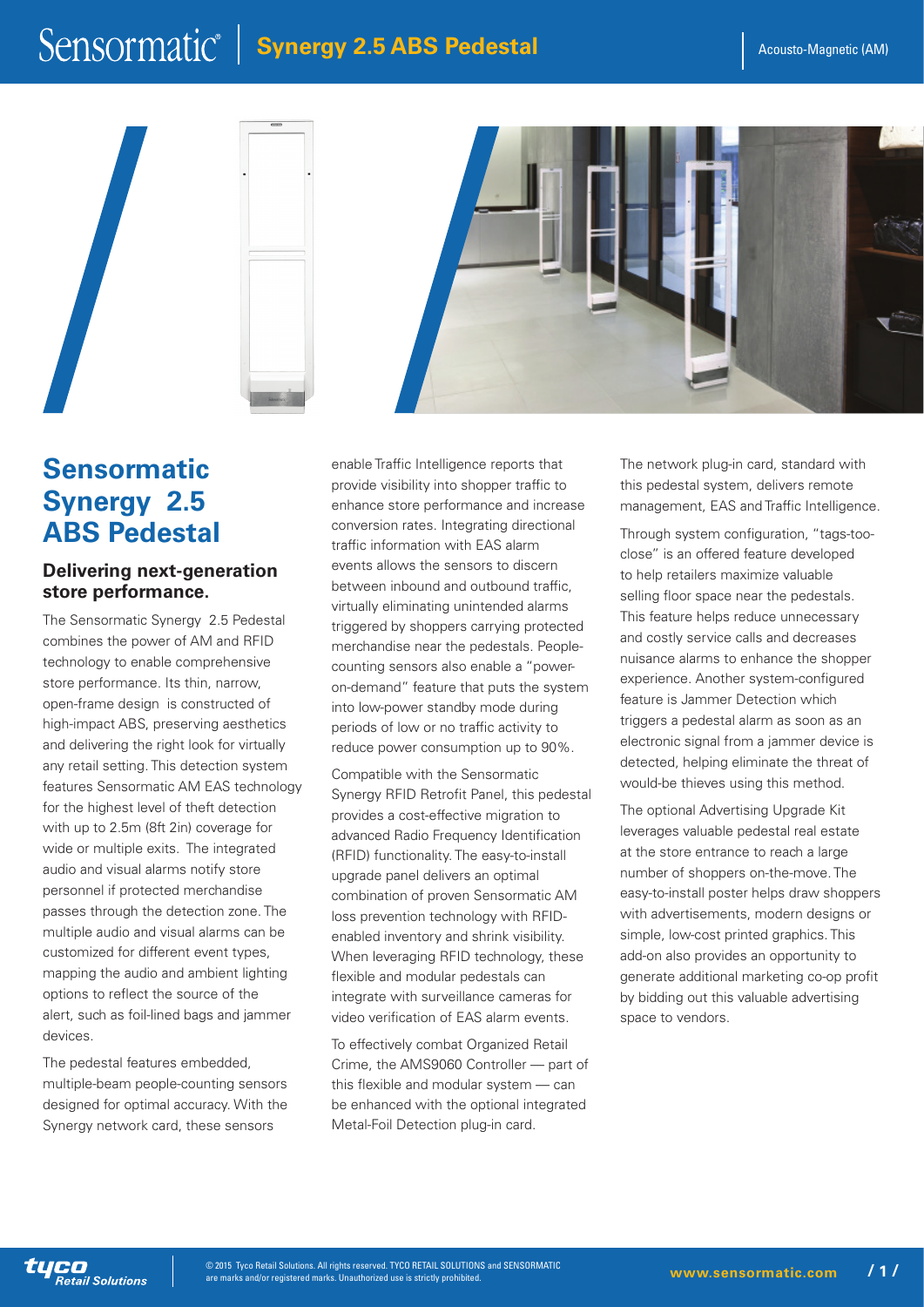#### **Retailer Values**

- // Compatible RFID Retrofit Panel provides an easy, cost-effective migration path to advanced RFID functionality to provide inventory and shrink visibility
- // Consistent 2.5m (8ft 2in) global detection performance protects critical assets
- // Embedded people-counting sensors provide Traffic Intelligence and directionality to calculate conversion rates and maximize store performance
- // Optional Metal-Foil Detection alerts staff when foil-lined bags or clothing enter the store environment, helping combat shrink and ORC
- // Standard network plug-in card delivers store-front alarm event and Traffic Intelligence to enhance loss prevention efforts and increase shopper visibility
- // "Tags-too-close" feature helps reduce unnecessary and costly service calls and maximizes valuable selling floor space near the pedestals
- // Jammer detection helps reduce shrink by notifying staff of attempts to disable the EAS system using a separate audible alarm
- // Add-on surveillance cameras provide video verification of EAS alarm events for enhanced shrink visibility
- // Optional Advertising Upgrade Kit offers a flexible medium to reach a large number of shoppers where most purchasing decisions are made
- // Customizable alarm tones and LED alarm light identify unique events to help reduce shrink
- // Remote alarm option alerts staff of alarm events anywhere in store
- // Service connection port allows full system software control at any antenna, helping reduce in-store service time

#### **Required Choices**

#### **Base Covers**

#### **ZSSB-E1180CG**

Cool Gray (Qty. 1=1 pair)

#### **ZSSB-E1180CH**

| Charcoal (Qty. 1=1 pair) (Qty. 1=1 pair) |  |  |  |  |  |  |
|------------------------------------------|--|--|--|--|--|--|
|------------------------------------------|--|--|--|--|--|--|

#### **ZSSB-E1180-SS**

Stainless Steel (Qty 1 = 1 pair)

**ZSSB-E1180-SB** Stainless Steel Black (Qty 1 = 1 pair)

#### **Base Cover Accent Plate**

**ZPS-ACCENT-1 With Sensormatic Logo ZPS-ACCENT-4** No Logo

#### **Product Compatibility**

Sensormatic AM Sensors Ranger Antenna Satellite Antenna Amorphous Core Antenna Stereo Overhead Traffic Sensor Mono Overhead Traffic Sensor Local Device Manager II (LDM II) UltraLink Metal Foil Detection Plug-In Card Digital Remote Alarm Sensormatic Synergy Upgrade Advertising Kit Sensormatic Synergy RFID Retrofit Panel

#### **Specifications**

| (at base w/o covers)              |
|-----------------------------------|
| (w/o cover)                       |
|                                   |
| <b>Accent band</b> 3.4kg (7.6lbs) |

#### **Electrical**

#### **Power Supply**

|                     | Primary input100-120Vac or        |
|---------------------|-----------------------------------|
|                     | 220-240Vac@50-60Hz                |
|                     | Primary power fuse3.15A, 250V     |
|                     | slo-blow, hi-breaking             |
| (One pedestal only) |                                   |
|                     | Current draw (120V)< 0.75Arms     |
|                     | Current draw (240V)<0.37Arms      |
|                     | Input power (120V)<57W            |
|                     | Input power (240V)<57W            |
| <b>Transmitter</b>  |                                   |
|                     | Operating Frequency58kHz +/-200Hz |

|                              | (sync pulse) 56kHz |
|------------------------------|--------------------|
| Transmit Burst Duration1.6ms |                    |
| Transmit Current mzx20A peak |                    |

#### **Burst Repetition Rate**

|  | Based on 50Hz ac75Hz or 37.5Hz |  |
|--|--------------------------------|--|
|  | Based on 60Hz ac90Hz or 45Hz   |  |

#### **Receiver** Center Frequency ........................... 58kHz

#### **Environmental Constraints**

**Ambient Temperature** 0°C to 50°C (32°F to 122°F)

**Relative Humidity** 0 to 90%, non-condensing

#### **Enclosure Rating** IPXO

Evaluated for altitudes less than 3000m (9800ft)

#### **Declarations**

#### **EMC**

47 CFR, Part 15 EN 300 330-2 EN 301 489-3 EN 301 489-1 EN55022 EN55024 ICES-003 RSS-210

#### **Safety**

UL 60950-1 (second edition) CSA C22.2.60950-1 EN 60950-1

#### **Consumer Awareness**

Although this anti-theft system complies with all applicable safety standards, advertising inserts must be designed to avoid creating any delay in customer movement through the system. Medical implant wearers are instructed by their physicians not to linger near, or lean on, anti-theft pedestals. Inserts should not encourage them to linger or lean.

 $C \epsilon$  This product is in conformity with RoHS II Directive 2011/65/EU and REACH Substances of Very High Concern as defined in Regulation (EC) No 1907/2006 and subsequent amendments to both.1